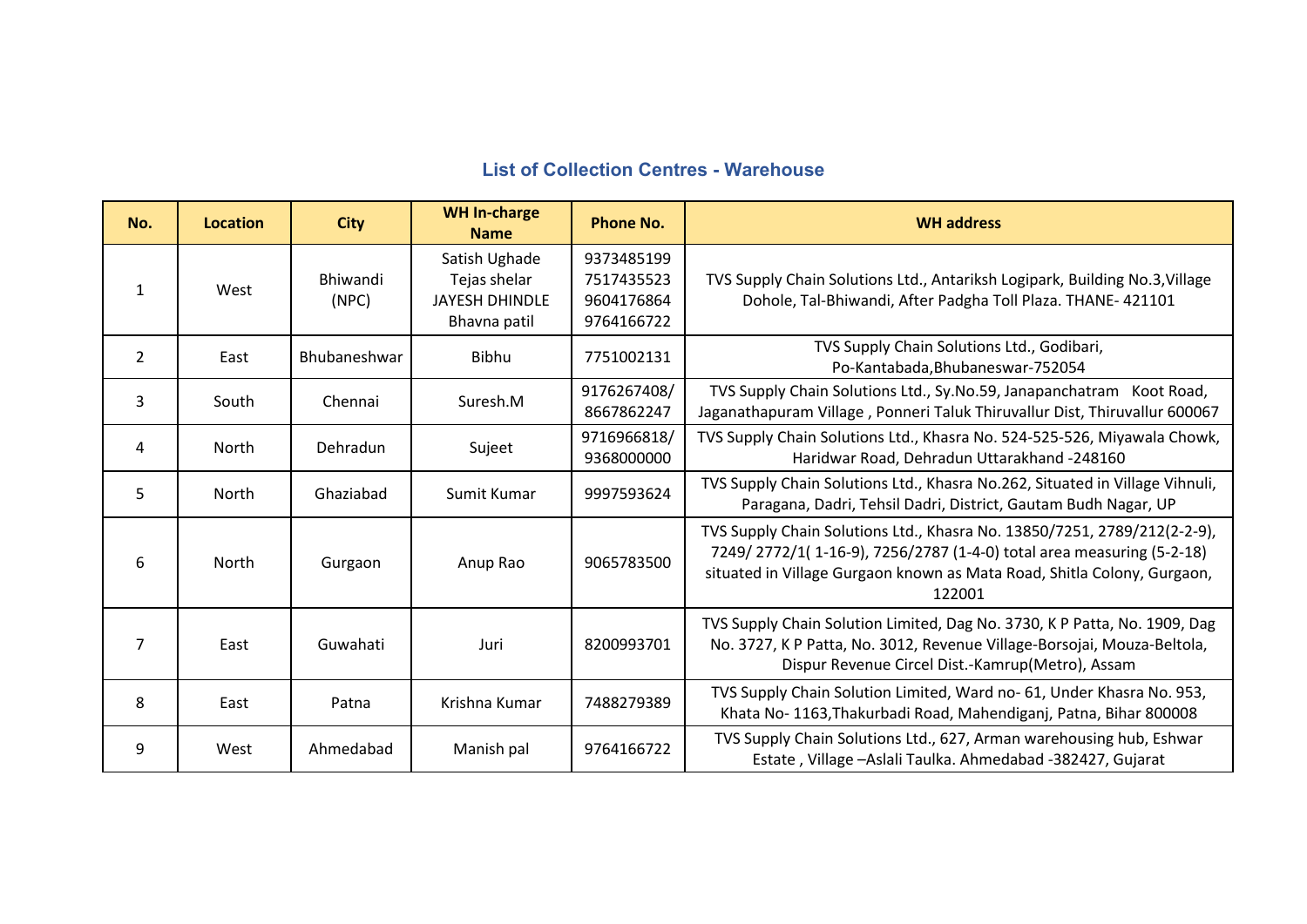| No. | <b>Location</b> | <b>City</b> | <b>WH In-charge</b><br><b>Name</b> | <b>Phone No.</b> | <b>WH</b> address                                                                                                                                                                           |
|-----|-----------------|-------------|------------------------------------|------------------|---------------------------------------------------------------------------------------------------------------------------------------------------------------------------------------------|
| 10  | South           | Bangalore   | Raghvendra                         | 9008784046       | TVS Supply Chain Solutions Ltd., No.943/3, NH gate 207, Koralur Village,<br>Kadugodi Post, Hoskote, Taluk, Bangalore - 560067                                                               |
| 11  | West            | Indore      | Ajay Chouhan                       | 8085136298       | TVS Supply Chain Solutions Ltd., 71/C JRG Logistics Park, Village-Dakachya<br>Dist. Indore - 453771, MP                                                                                     |
| 12  | West            | Raipur      | Sanjay Sahu                        | 8965874601       | TVS Supply Chain Solutions Ltd., Khasra No.557/1,G D Warehousing Park,<br>Ringh Road No-3, Near Bridge, Village-Girrod, Industrial Area, SILTARA,<br>Raipur (C.G)-493111                    |
| 13  | East            | Ranchi      | Dhananjay                          | 9576524463       | TVS Supply Chain Solutions Ltd., Thana No.250, Khata No.92, Plot No.549,<br>Phase II, Anncilliary Chowk Tupudana, hatia, Ranchi-834003                                                      |
| 14  | South           | Vijayawada  | M.AnilKumar                        | 9666333715       | TVS Supply Chain Solutions Ltd., #3-45-3 Opp. Pratap Industries, Enikepadu,<br>Beside, SRK College, Vijayawada-521108, Krishna DT, AP                                                       |
| 15  | South           | Hyderabad   | Sathish Kumar                      | 8489012416       | TVS Supply Chain Solutions Ltd., Survey No.690, Devar Yamzal (V), Near Sai<br>Geetha Ashram, Shamirpet Mandal, Ranga Reddy Dist-500014                                                      |
| 16  | East            | Kolkata     | Tanmay                             | 9903549126       | TVS Supply Chain Solutions Ltd., Dag No. 3239, 3240, 3236, 3225 Jaladhulagori, J.<br>L. No.1, Domjur Road, Mouza - Dhulagori, P.S. - Sankrail, Dhulagarh Gram<br>Panchayat, Howrah - 711302 |
| 17  | North           | Delhi       | Ravinder<br><b>VISHNU</b>          | 9711969751       | TVS Supply Chain Solutions Ltd., Khasra No. 21/3{4-12L 8/1{1-03L<br>13/21{0-19L13/3 {0-02L 14/2 {0-6L Village Tikri Kalan, New Delhi 10041                                                  |
| 18  | South           | Cochin      | Sooraj                             | 8592918431       | TVS Supply Chain Solutions Ltd., 36/611, Near Bharat Matha College, Opp.<br>Kottakkal Arya Vaidya Sala, Bharat Matha College P.O., Thrikkakara- 682021                                      |
| 19  | North           | Lucknow     | Amit Kumar                         | 8726062212       | TVs Supply Chain Solutions Ltd., Khasra No-1025                                                                                                                                             |
| 20  | West            | Nagpur      | <b>Dharti Thakare</b>              | 9689649718       | TVS Supply Chain Solution Limited, Plot No. X-47, Behibd Midc Office,                                                                                                                       |
| 21  | West            | Pune        | Jayish                             | 9167900599       | TVS Supply Chain Solutions Ltd., Gut No. 824 & 825, Vithalvadi, Nagar Road,<br>Wagholi, Pune, 412207, MH                                                                                    |